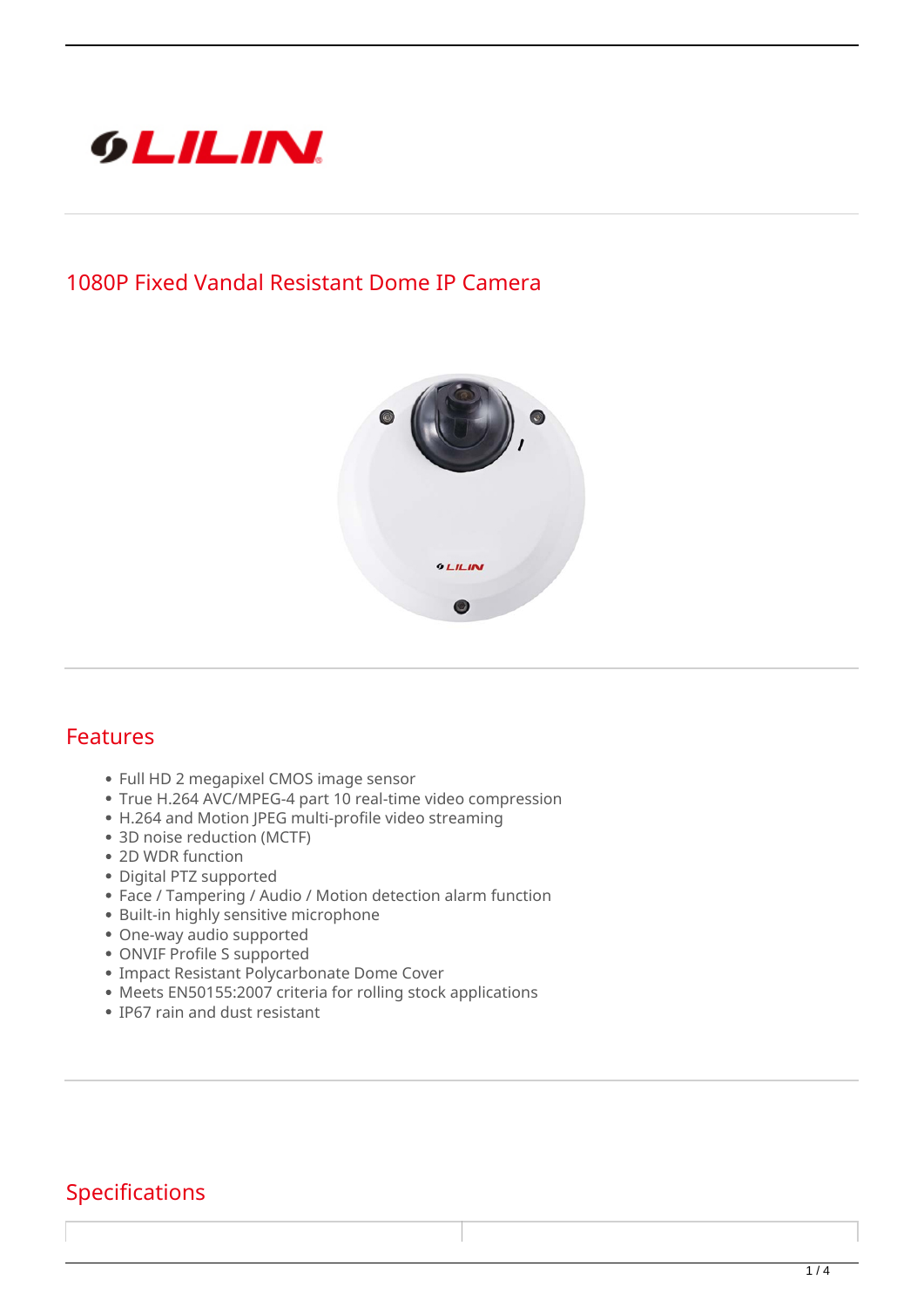| Model                                     | IPD6220ES4.3                                                             |
|-------------------------------------------|--------------------------------------------------------------------------|
| Min. illumination/Low Light Mode (Colour) | 0.2 Lux at F1.6                                                          |
| <b>Starting Temperature</b>               | $-10^{\circ}$ C – +50°C (14°F – 122°F)                                   |
| Operating temperature                     | $-40^{\circ}$ C – +50°C (-40°F – 122°F)                                  |
| Storage temperature                       | $-25^{\circ}$ C – +60 $^{\circ}$ C (-13 $^{\circ}$ F – 140 $^{\circ}$ F) |
| Operating humidity                        | 0% - 90% RH                                                              |
| Power Supply                              | PoE (IEEE 802.3af compliant)                                             |
| Power Consumption                         | 5W                                                                       |
| Lens                                      | 4.3mm                                                                    |
| Iris                                      | F1.6                                                                     |
| Iris Control                              | <b>Fixed IRIS</b>                                                        |
| Angle of View                             | 84.8° (H) 45.2° (V) 100.6° (D)                                           |
| Pick Up Element                           | 1/2.7" CMOS image sensor                                                 |
| Effective pixels                          | 1920 (H) × 1080 (V) = 2,073,600 (Pixels)                                 |
| Chip size                                 | 7.60mm (H) x 5.80mm (V)                                                  |
| CE                                        | Yes, EMI CLASS A                                                         |
| FCC                                       | Yes, EMI CLASS A                                                         |
| IP Rating                                 | <b>IP67</b>                                                              |
| Regulatory approvals                      | Rolling Stock, EN50155: 2007 compliance (shock,                          |
|                                           | vibration, temperature, and EMC)                                         |
| <b>CPU</b>                                | Intel® Core™ i3 or higher grade                                          |
| <b>OS</b>                                 | Windows 7 or above                                                       |
| <b>RAM</b>                                | 1GB or above, Dedicated Graphics Card                                    |
| Web browser                               | Microsoft® Internet Explorer® 9 or above                                 |
| <b>Dimensions</b>                         | $Ø115 \times 40$ mm                                                      |
| Weight                                    | 310g                                                                     |
| Audio                                     | One-way Audio, G.711 u-law / PCM, Built-in                               |
|                                           | Microphone                                                               |
| Video Compression                         | H.264, Motion JPEG                                                       |
| Video streaming                           | RTP/HTTP, RTP/TCP, RTP/UDP, Multicast                                    |
| Number of streams                         | $\overline{4}$                                                           |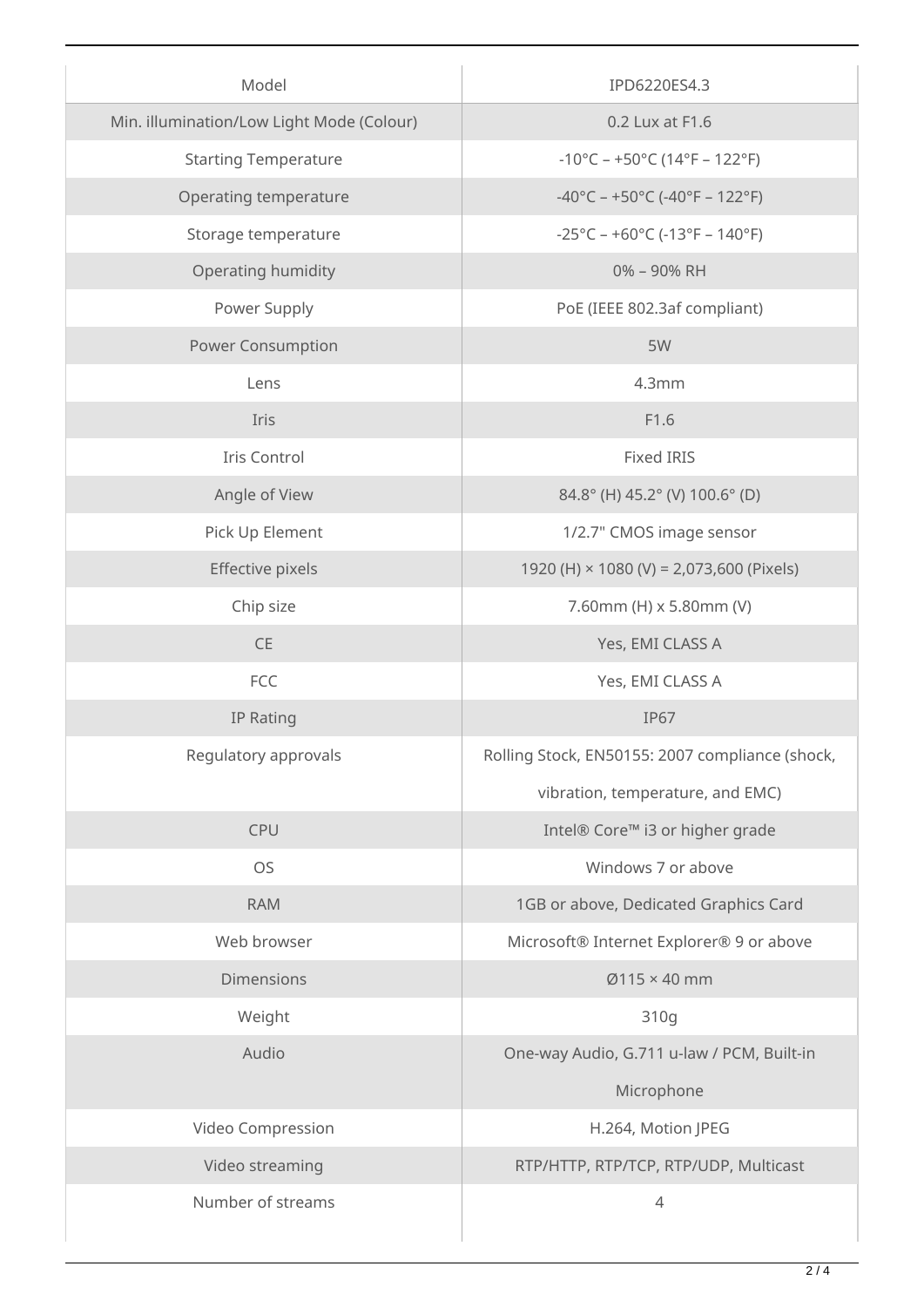| Video bitrate                        | 128Kbps - 8Mbps; Frame rate and bit rate controllable    |
|--------------------------------------|----------------------------------------------------------|
|                                      | on-the-fly; VBR / CBR / GOP supported                    |
| Encryption                           | Base64 HTTP encryption                                   |
| Access                               | Multiple user access levels with password protection     |
| User accounts                        | 8 simultaneous users                                     |
| Resolution                           | $2MP(1920 \times 1080)$ , 1MP(1280 × 720), D1(720 × 480, |
|                                      | $720 \times 576$ , CIF(352 $\times$ 240)                 |
| <b>Frame Rates</b>                   | H.264 : up to 30 fps @ 1920 × 1080 ; MJPEG : up to 15    |
|                                      | fps @ 1920 × 1080                                        |
| <b>Scanning System</b>               | Progressive Scan                                         |
| <b>White Balance</b>                 | Auto / Tungsten / Indoor / Fluorescents1 /               |
|                                      | Fluorescents2 / Outdoor1 / Outdoor2                      |
| <b>Back Light Compensation (BLC)</b> | Off / On                                                 |
| <b>Electrical Shutter</b>            | $1/30(1/25)s - 1/8000s$                                  |
| Sense Up                             | Off / 1 Frame / 2 Frames / 3 Frames / 7 Frames           |
| Sense Up+                            | Yes                                                      |
| <b>Auto Gain Control</b>             | 36 dB Variable Gain                                      |
| <b>3D Noise Reduction</b>            | Off / 1 - 32 Selectable                                  |
| 2D WDR                               | Off / Auto / x2 / x3 / x4                                |
| Privacy Masking                      | Off / On (4 zones)                                       |
| Image Effects                        | Brightness, Contrast, Hue, Saturation, Sharpness,        |
|                                      | Mirror, Flip                                             |
| Mobile phone                         | Integrated to LILIN mobile app (LILIN Viewer) iPhone,    |
|                                      | iPad, Android support                                    |
| Video Management                     | ONVIF Profile S, LILIN Navigator Enterprise 2.0, Third   |
|                                      | party VMS through LILIN HTTP API                         |
| SD Card (recording)                  | Support Micro SD/SDHC card for circular recording        |
|                                      | (card is not included)                                   |
| IVS Basic 1.0                        | Face Detection, Motion Detection, Tampering              |
|                                      | Detection, Advanced Motion Detection, Traffic Light      |
|                                      | Detection, Tripwire Detection, Object Counting           |
|                                      |                                                          |